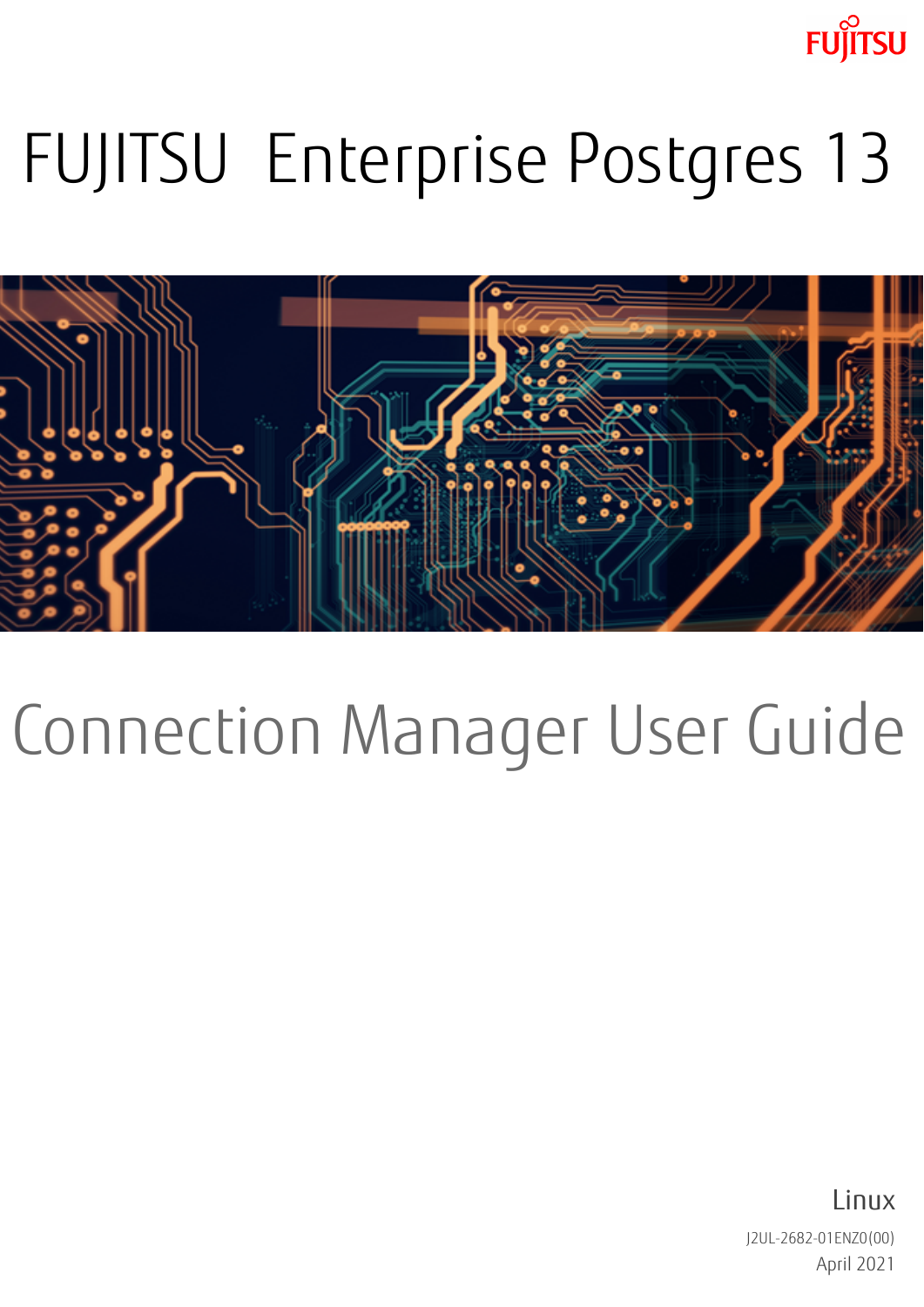# **Preface**

#### **Purpose of this document**

This document describes the Connection Manager features of FUJITSU Enterprise Postgres.

#### **Intended readers**

This document is aimed at people who use the Connection Manager features.

Readers of this document are also assumed to have general knowledge of:

- FUJITSU Enterprise Postgres
- PostgreSQL
- Linux

#### **Structure of this document**

This document is structured as follows:

[Chapter 1 Connection Manager Features](#page-3-0)

Explains the features and Mechanisms of the Connection Manager.

#### [Chapter 2 Setting Up](#page-6-0)

Explains setting up the Connection Manager.

[Chapter 3 Using from an Application](#page-12-0)

Explains how to use the Connection Manager from an application.

#### [Appendix A System Views](#page-14-0)

Explains the system view of Connection Manager.

#### **Export restrictions**

If this document is to be exported or provided overseas, confirm legal requirements for the Foreign Exchange and Foreign Trade Act as well as other laws and regulations, including U.S. Export Administration Regulations, and follow the required procedures.

#### **Issue date and version**

Edition 1.0: April 2021

#### **Copyright**

Copyright 2020-2021 FUJITSU LIMITED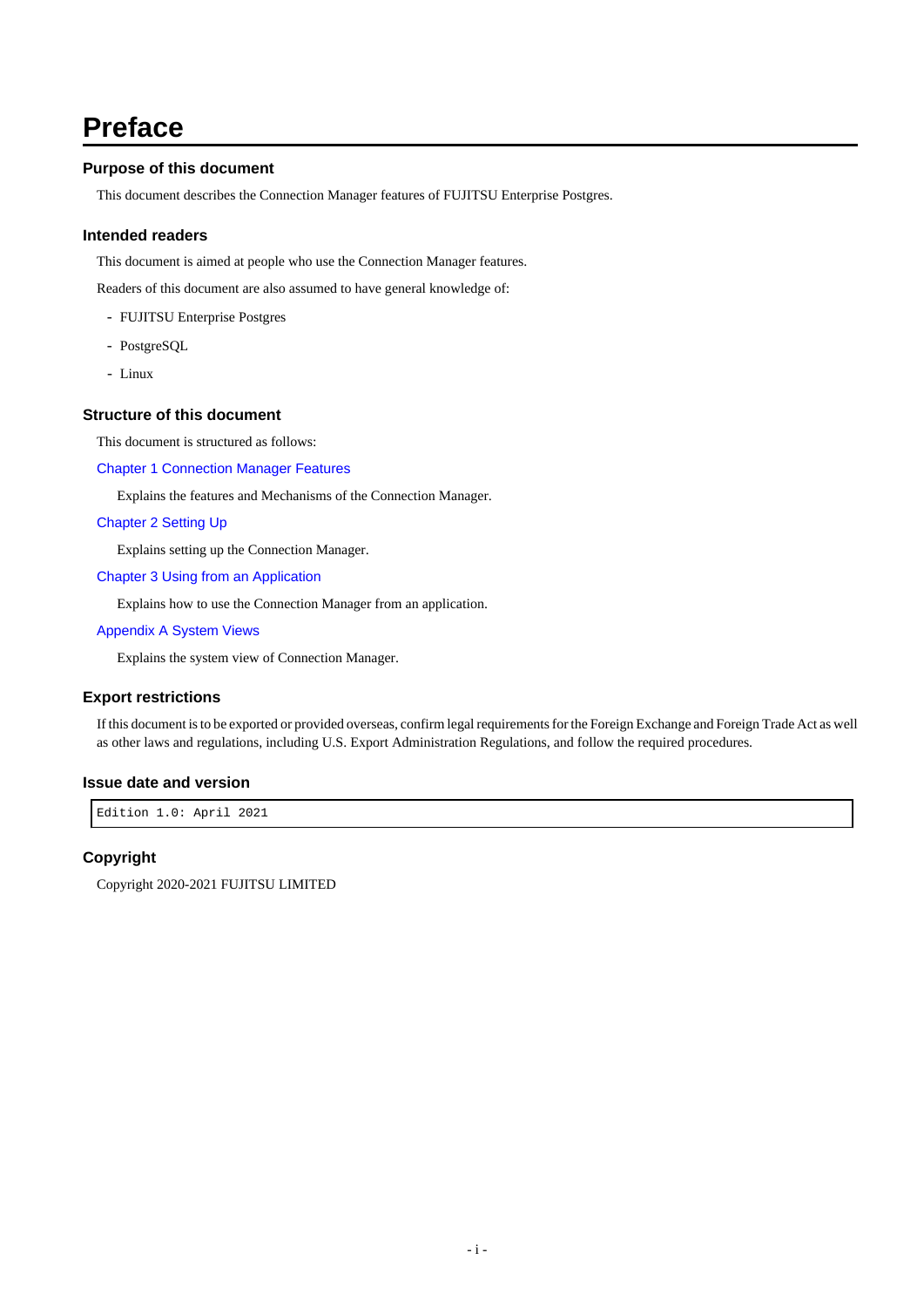# **Contents**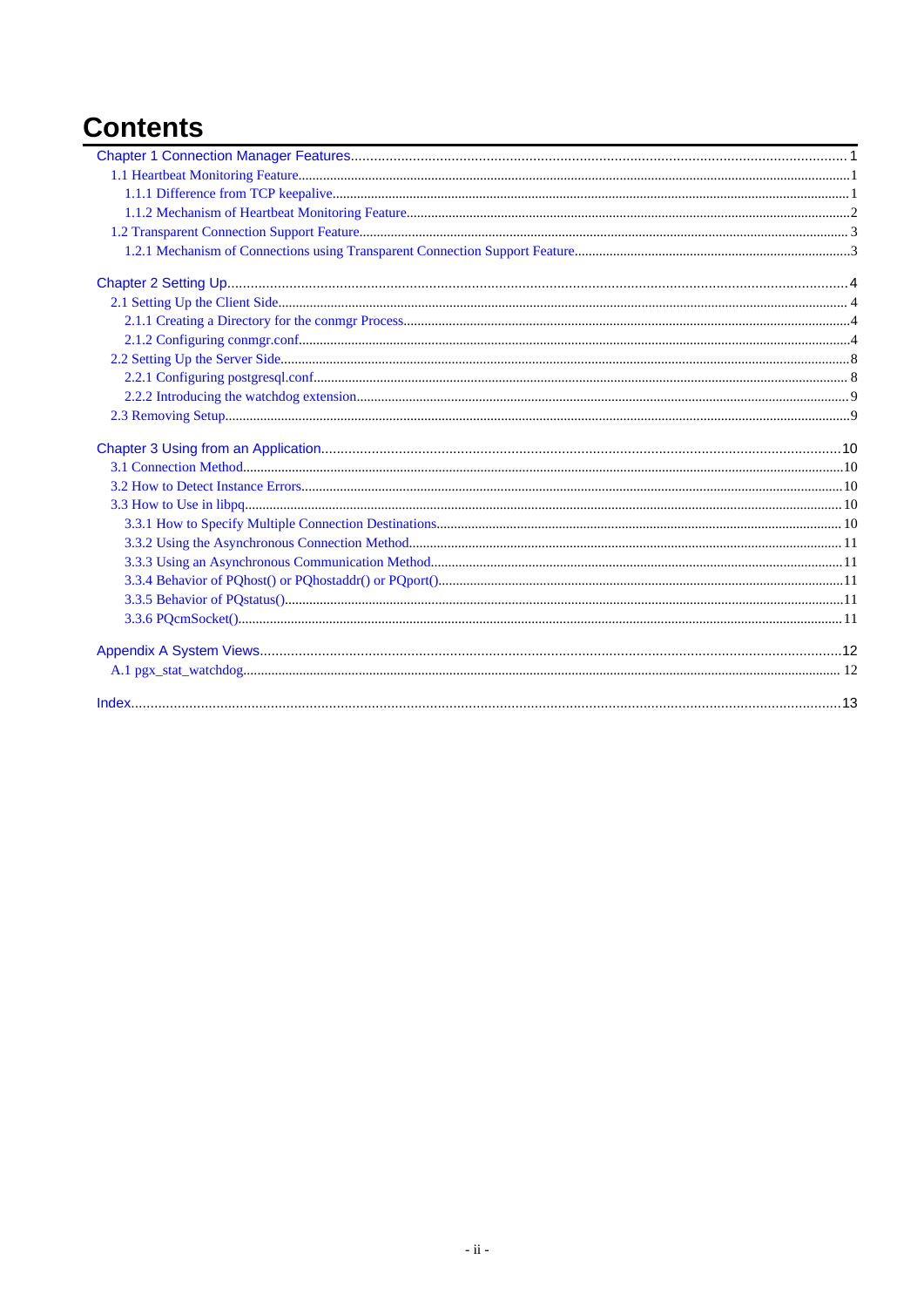# <span id="page-3-0"></span>**Chapter 1 Connection Manager Features**

The Connection Manager provides the following features:

#### **Heartbeat monitoring feature**

Detects kernel panics between the server running the client and the server running the PostgreSQL instance(hereinafter referred to as instance), physical server failures, and inter-server network link downs, and notifies the client or instance. The client is notified as an error event through the SQL connection, and the instance will be notified in the form of a force collection of SQL connections with clients that are out of service.

#### **Transparent connection support feature**

When an application wants to connect to an instance of an attribute in a set of instances configured for replication, it can connect to that instance without being aware of which server it is running on.

## Information

- The available client drivers for Connection Manager are libpq (C language library) and ECPG (embedded SQL in C).
- The Connection Manager is only available for Linux server and Linux client.

Each function is described below.

## **1.1 Heartbeat Monitoring Feature**

Describes the Connection Manager's heartbeat monitoring feature.



The Connection Manager does not monitor for delays, such as CPU busy occurring in the postmaster process or in the backend processes to which the application connects directly, or for no response, such as due to a software bugs. It also does not monitor application downtime or unresponsiveness. To detect these, use various timeout features provided by PostgreSQL or the client drivers.

## **1.1.1 Difference from TCP keepalive**

A peer of TCP connections cannot automatically detect a link down or server down.

There are two main methods to detect it. One is the operating system (Not all operating systems support it) TCP keepalive feature, and the other is the keepalive-equivalent timeout function implemented at the application layer. Connection Manager's heartbeat monitoring capabilities are categorized as the latter.

The operating system TCP keepalive feature has the following disadvantages, but the Connection Manager's heartbeat monitoring feature does not:

- The keepalive does not work when the TCP layer cannot receive an acknowledgement (ACK) and retransmits the packet repeatedly. This means that it is not possible to detect a down (For example, if a network goes down,) before sending some data and receiving ACK from the other side. There is also a parameter to interrupt retransmissions, which is not supported by some operating systems. The Connection Manager's heartbeat monitoring feature does not have this disadvantage because it is timeout monitoring at the application layer.
- The periodic packets for keepalive are sent per-TCP socket. If a instance accepts too many (For example, a few thousand clients) SQL connections, the load on the instance side cannot be ignored. The Connection Manager's heartbeat monitoring feature greatly reduces the load by allowing packets to be sent to the instance on a per-server basis on which the client runs.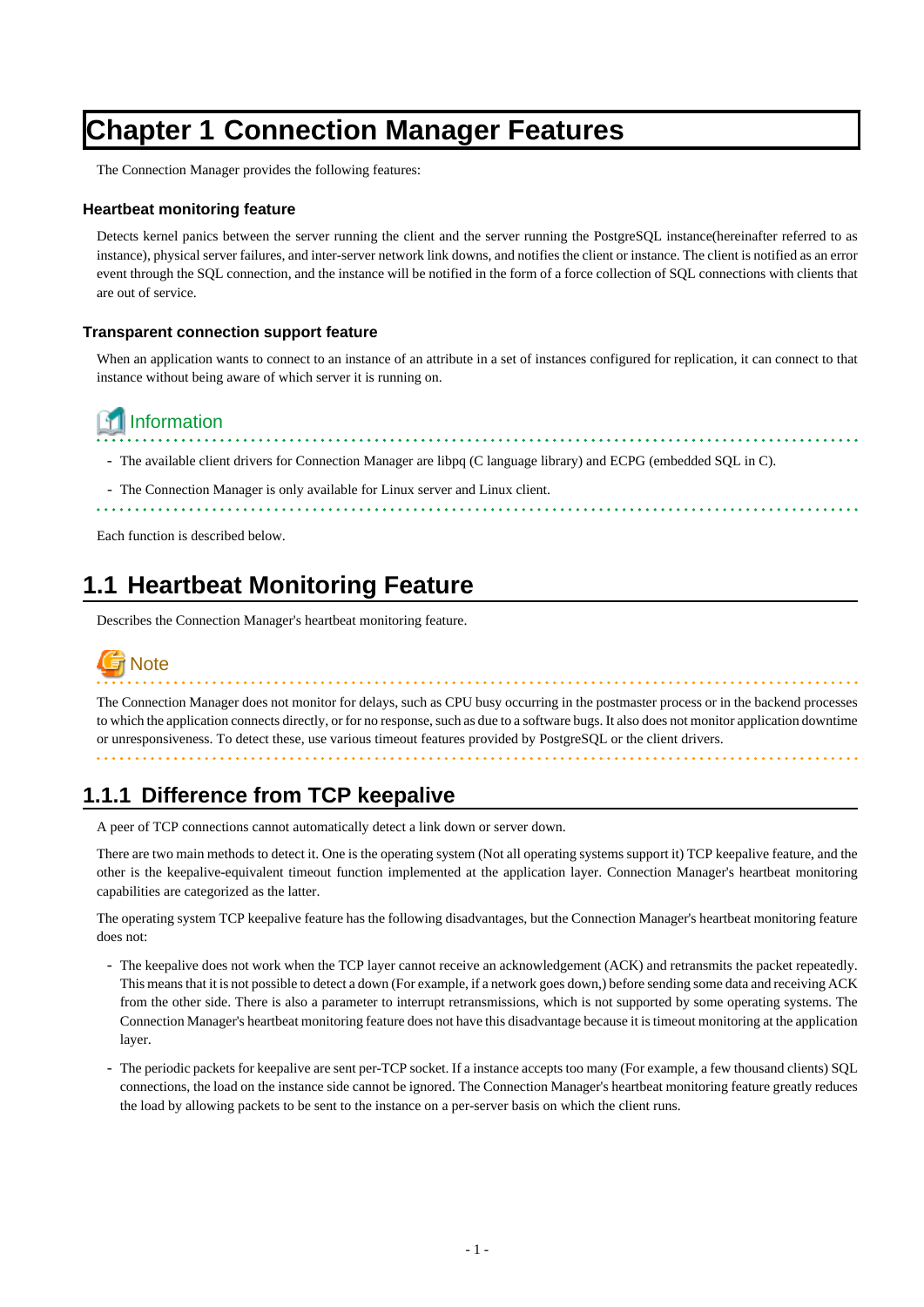## <span id="page-4-0"></span>**1.1.2 Mechanism of Heartbeat Monitoring Feature**

On the client side, the user must start one monitoring process using the cm\_ctl command for the set of the instances to be monitored. This process, called the "conmgr process", can only be started by a user who is not an administrator (e.g. superuser(root) on Linux). An instance set is a collection of one or more instances that make up replication. One configuration file (conmgr.conf) for each conmgr process is used to set the information about the set of the instances being monitored and the parameters for monitoring.

On the server side, by installing PostgreSQL's EXTENSION that is called "watchdog", the postmaster will start two processes as background workers at instance startup.

One is the process for sending and receiving packets to and from the conmgr process for heartbeat monitoring. It is called "watchdog process". The other is the process for forcibly terminating SQL connections of the clients for which the watchdog process detects a failure on heartbeat monitorting. It is called "terminator process". SQL connections that do not use Connection Manager is also terminated, because the terminator process terminates them by IP address as key.



#### System Configuration Notes

For replication, it is recommended that the instance that connects to the upstream instance of replication and the conmgr process that regards the upstream instance as an instance to be monitored for heartbeart (specified in backend\_host parameter or backend\_hostaddr parameter that is a configuration parameter of conmgr process) be not placed on the same server. This is because if the conmgr process stops normally or abnormally, the terminator process in the upstream instance will also kill the replication connection. The replication connection will reconnect automatically even if it is forcibly disconnected, so replication will continue without any problems. However, this can be a problem when the replication load is high or on systems that are sensitive to replication delays.

Note that the replication connection have different monitoring feature than the Connection Manager, so there is no need to monitor the Connection Manager for heartbeat. Refer to PostgreSQL documentation for details.

The process relationship is as follows:



 See Refer to "cm\_ctl" in the Reference for information on cm\_ctl command.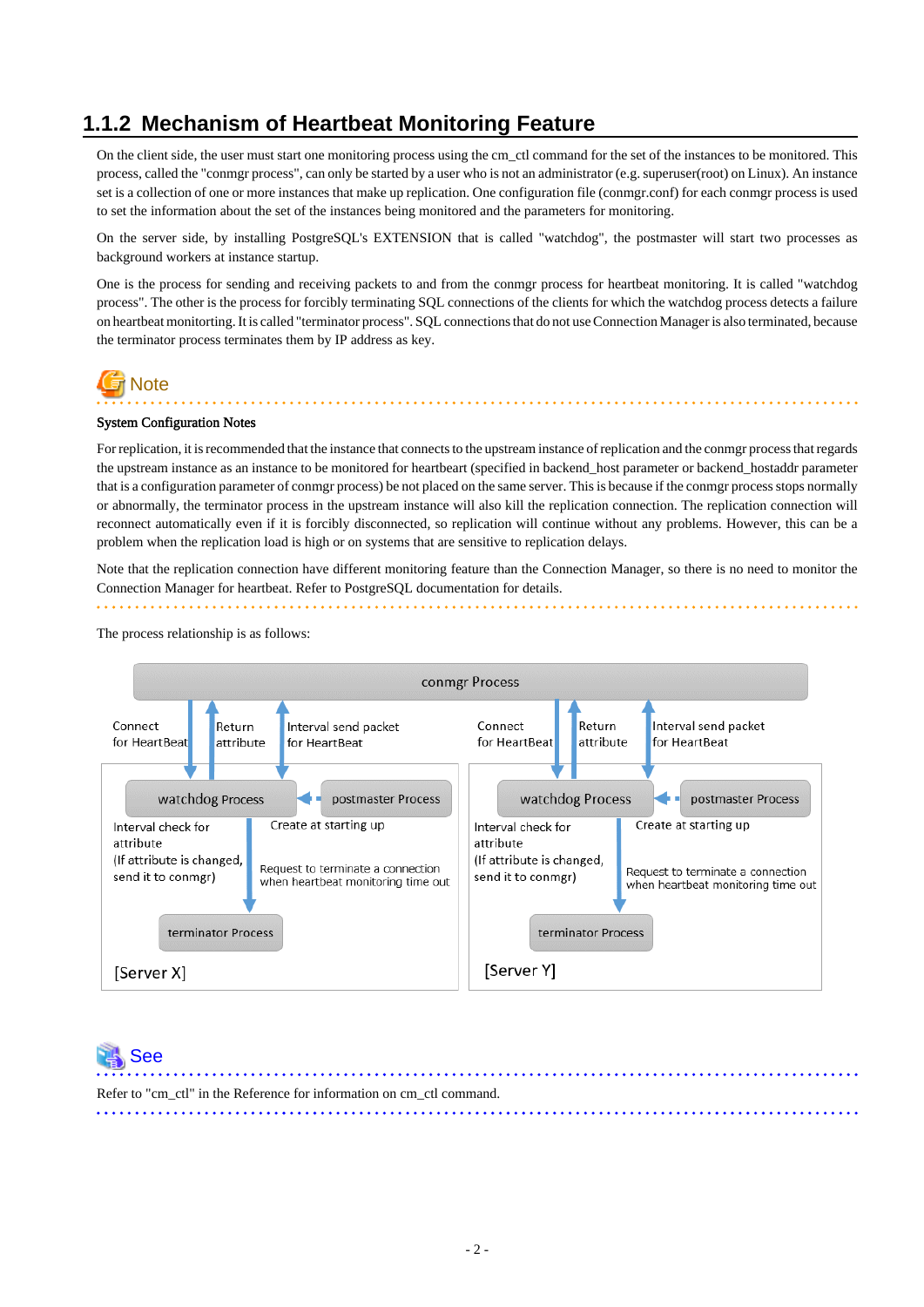## <span id="page-5-0"></span>**1.2 Transparent Connection Support Feature**

The features similar to Connection Manager's transparent connection support feature can be found in PostgreSQL's libpq and other client drivers.

Using libpq as an example, the connection parameter to use that feature is target\_session\_attrs parameter. If this parameter is used not through Connection Manager, libpq will attempt to find the required instance by connecting sequentially to all instances of the set of instance requested by the host parameter or hostaddr parameter. In the worst case, libpq may find the promoted primary at the connection to the last instance of instance set. This means that you cannot predict how long it will take to complete the switch.

However, when conmbined with the Connection Manager, the conmgr process obtains its attributes via the watchdog process from all servers in a set of servers in advance, so that the connections to that server can be initiated as soon as the application requests it.

### **1.2.1 Mechanism of Connections using Transparent Connection Support Feature**

A connection using this mechanism actually consists of two steps, but from the perspective of the application, it looks like a single SQL connection. In the application's connection string, specify the IP address or host name (In most cases it is "localhost") and port number where the conmgr process listens, and target\_session\_attrs parameter. You do not need to explicitly state that the connection is to the conmgr process. This is because the client driver can automatically determine whether the connection is to a instance or a conmgr process.

In the first phase of the connection, the client driver receives a connection request from the application and connects to the location specified in the connection string. Initially, it uses the protocol PostgreSQL requests, and if it learns in the middle that the connection is to a conmgr process, it asks the conmgr process for the IP address and port number that the instance with the attributes specified in the connection parameter target session attrs is listening for. If the destination is a backend process rather than a conmgr process, the connection process completes immediately and continues to send and receive data for normal SQL execution. The first stage of processing falls within the scope of timeout monitoring for SQL connection processing by each client driver. For example, the connection\_timeout parameter of libpq.

In the second phase of the connection, the client driver connects to the instance using the IP address and port number from the conmgr process.Thereafter, the client driver and the instance directly send and receive the data for SQL execution. This ensures that the Connection Manager does not affect the performance of the SQL execution.

When the client driver is waiting to receive data after the second stage is completed, it monitors the reception of data to the two sockets obtained at each stage of the connection. This allows the client driver to know when, for example, the conmgr process notifies the client of a network link down.

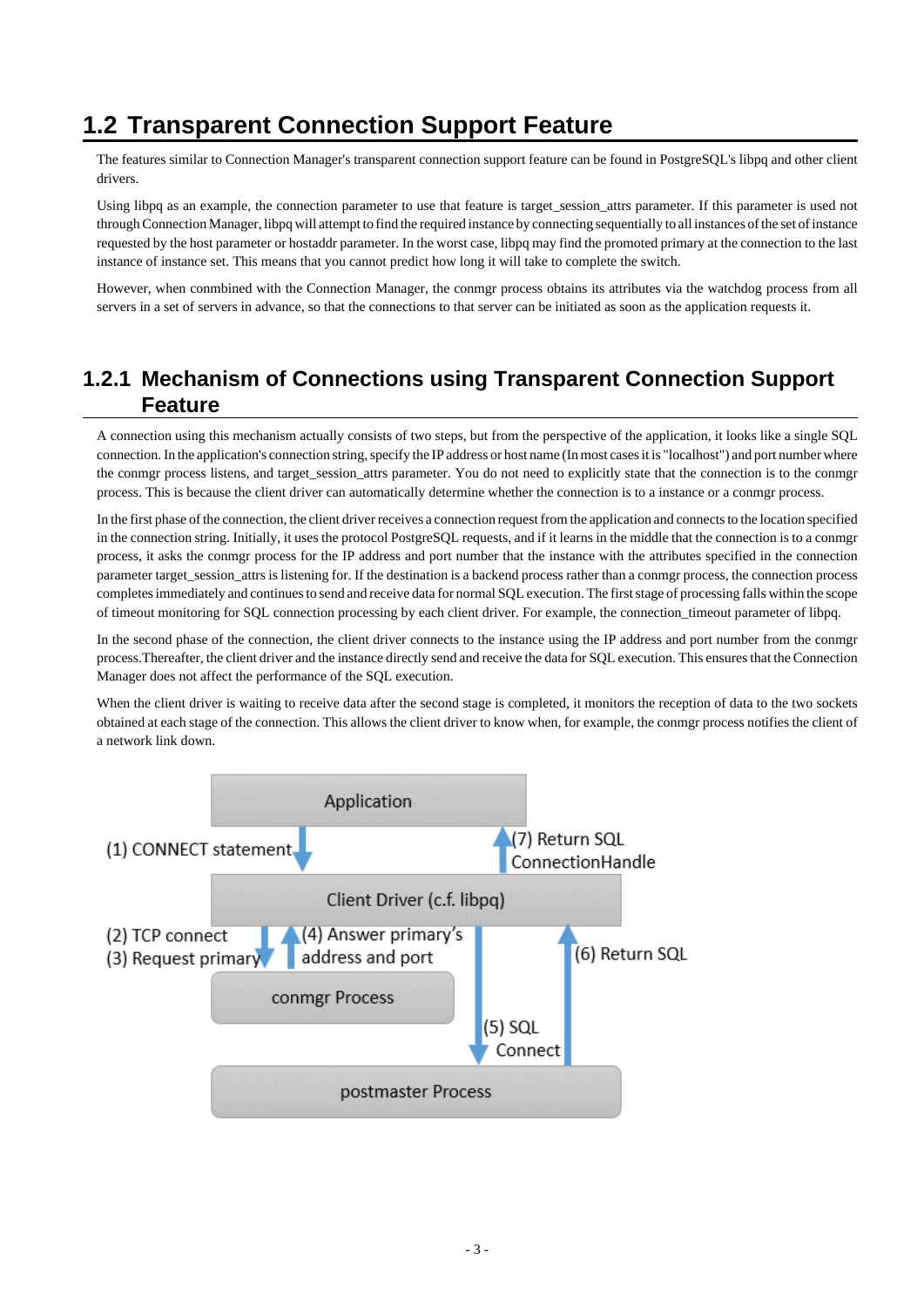# <span id="page-6-0"></span>**Chapter 2 Setting Up**

Describes setting up the Connection Manager.

## **2.1 Setting Up the Client Side**

On the client side, configure settings for the conmgr process.

## **2.1.1 Creating a Directory for the conmgr Process**

You need one conmgr process for each set of instances that you want to configure for replication. Assign a dedicated directory to each conmgr process. This directory must assign read, execute, and write permissions for the user who starts the conmgr process.

This directory is specified when you run the cm\_ctl command, which starts and stops the conmgr process. To specify a directory in the cm\_ctl command, set it in the environment variable CMDATA or specify it in the -D option.

## **2.1.2 Configuring conmgr.conf**

Place the configuration file conmgr.conf in the directory for the conmgr process.

#### **Syntax for conmgr.conf**

- In conmgr.conf, after the symbol(#) are considered comments.
- The parameter name = value" is a set of settings and must be written on one line.
- Set the value in a format that matches the type of each parameter. The types and formats are:
	- integer: Numeric type. Express as a sequence of numbers in decimal number.
	- string: String type. You can also include spaces by enclosing them in quotation marks('). If you include quotation marks, escape them.
	- enum: Enumeration type. Possible values are determined.

#### **Parameters to Set**

#### port (integer)

Specify the port number on which the conmgr process listens for connections from the applications.

The value must be greater than or equal to 1 and less than or equal to 65535. The default is 27546. You must restart conmgr process for this parameter change to take effect.

#### backend\_host\* (string)

Specify the host name or IP address of the instance.

You can also use IPv6 address. If you specify the IP address directly, you can save time by using backend hostaddr parameter. If backend\_host parameter and backend\_hostaddr parameter are both specified, backend\_hostaddr parameter is used. You must restart conmgr process for this parameter change to take effect.

To distinguish multiple instances, append a zero-based number immediately after the parameter name, such as backend\_host0, backend\_host1,... This number is called the instance number. A parameter identified by the same instance number configures the settings of a single instance. If you want to exclude some instances from your replication configuration, you can simply remove the settings for that instance.



For example, if two instances are listening on "host name:host0, port number:5432" and "host name:host1, port number:2345", write as follows.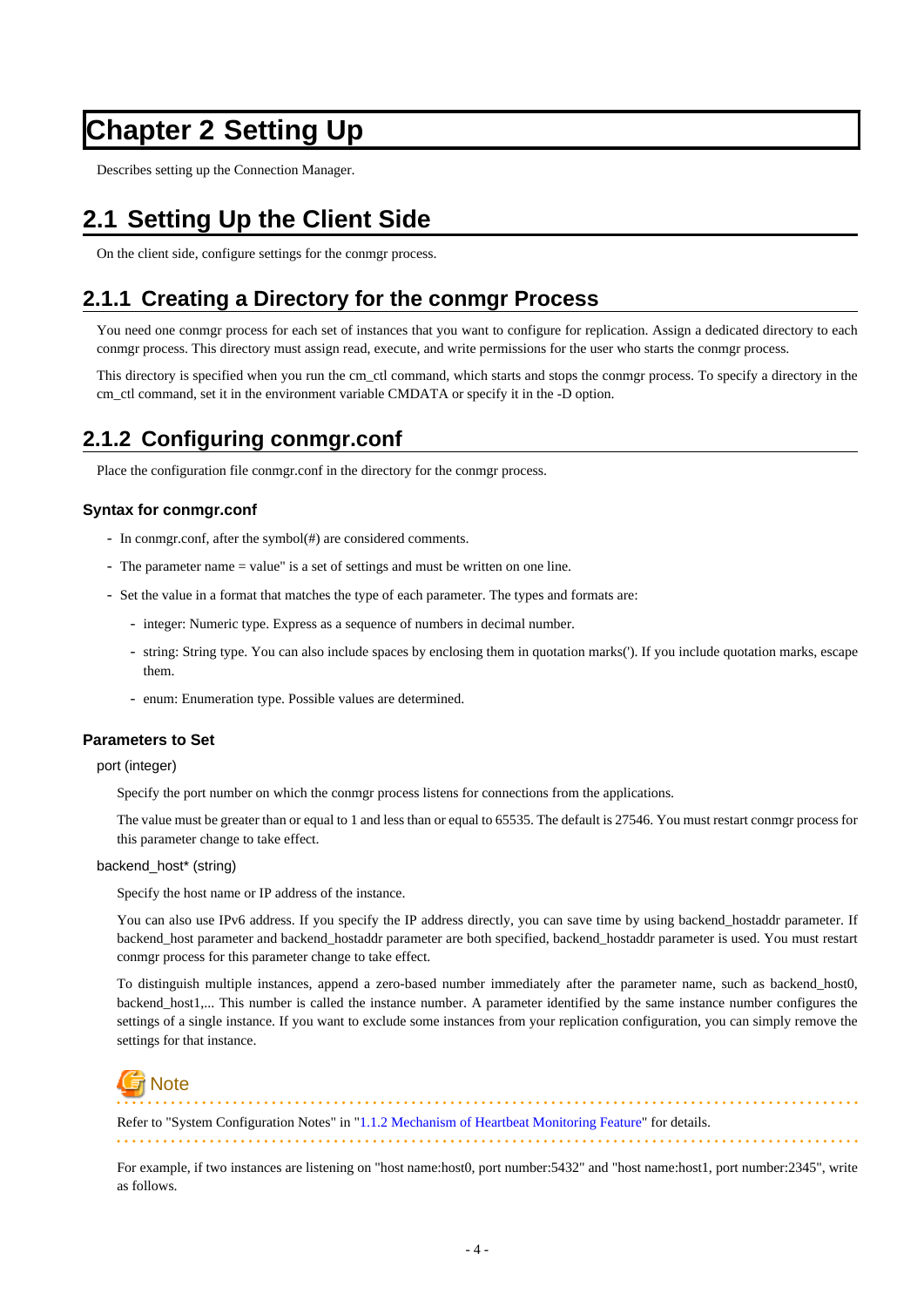<span id="page-7-0"></span>backend\_host0='host0' backend\_port0=5432 backend\_host1='host1' backend\_port1=2345

You can also mix different instance number settings:

backend\_host0='host0' backend\_host1='host1' backend\_port0=5432 backend\_port1=2345

It does not matter if the instance number is missing as in the following (instance number 1):

backend\_host0='host0' backend\_host2='host2' backend\_port0=5432 backend\_port2=2345

If the host name is omitted even if the port is specified, as in the following instance number 1, it is regarded as a missisng number.

backend\_host0='host0' backend\_host2='host2' backend\_port0=5432 backend\_port1=5555 backend\_port2=2345

#### backend\_hostaddr\*(string)

Same as backend\_host parameter except no name resolution is used.

#### backend\_port\* (integer)

Specify the port number the postmaster of the instance will listen on.

The value must be greater than or equal to 1 and less than or equal to 65535. The default is 27500. Append the instance number as you would for backend\_host parameter. You must restart conmgr process for this parameter change to take effect.

#### watchdog\_port\* (integer)

Specify the port number on which the watchdog process listens.

The conmgr process connects to this port, but the user application does not. you must set it to the same value as watchdog, port parameter in postgresql.conf. The value must be greater than or equal to 1 and less than or equal to 65535. The default is 27545. Append the instance number as you would for backend\_host parameter. You must restart conmgr process for this parameter change to take effect.

#### heartbeat\_interval (integer)

Specify the interval at which heartbeat packets are sent for heartbeat monitoring.

Used in conjunction with heartbeat\_timeout parameter. Connection Manager heartbeat monitoring always continues to send packets periodically from both ends of the connection. If a packet is not received from the other side within a certain period of time, the link is considered down.

Note that this method is different from TCP keepalive. TCP keepalive send a keepalive packet only when there is a certain amount of inactivity (idle), and expects to receive an ACK for that packet. If TCP keepalive does not receive an ACK, it repeats this a specified number of times and then assumes that the link is down.

The heartbeat\_interval parameter and heartbeat\_timeout parameter are propagated from the conmgr process to the watchdog process, and also apply to the interval between the transmissions of heartbeat packets from the watchdog process. If a watchdog process is connected from both a conmgr process with a heartbeat\_interval parameter of 3 seconds and a conmgr process with a heartbeat\_interval of 5 seconds, it sends heartbeat packets every 3 seconds to the former process and every 5 seconds to the latter process. The unit is seconds. Specify a value equal to or more than 1 second. The default is 10 seconds. You must restart conmgr process for this parameter change to take effect.

#### heartbeat\_timeout (integer)

If a heartbeat packet for heartbeat monitoring cannot be received for more than the time specified by this parameter, an error is assumed to have occurred and the application is notified of the error.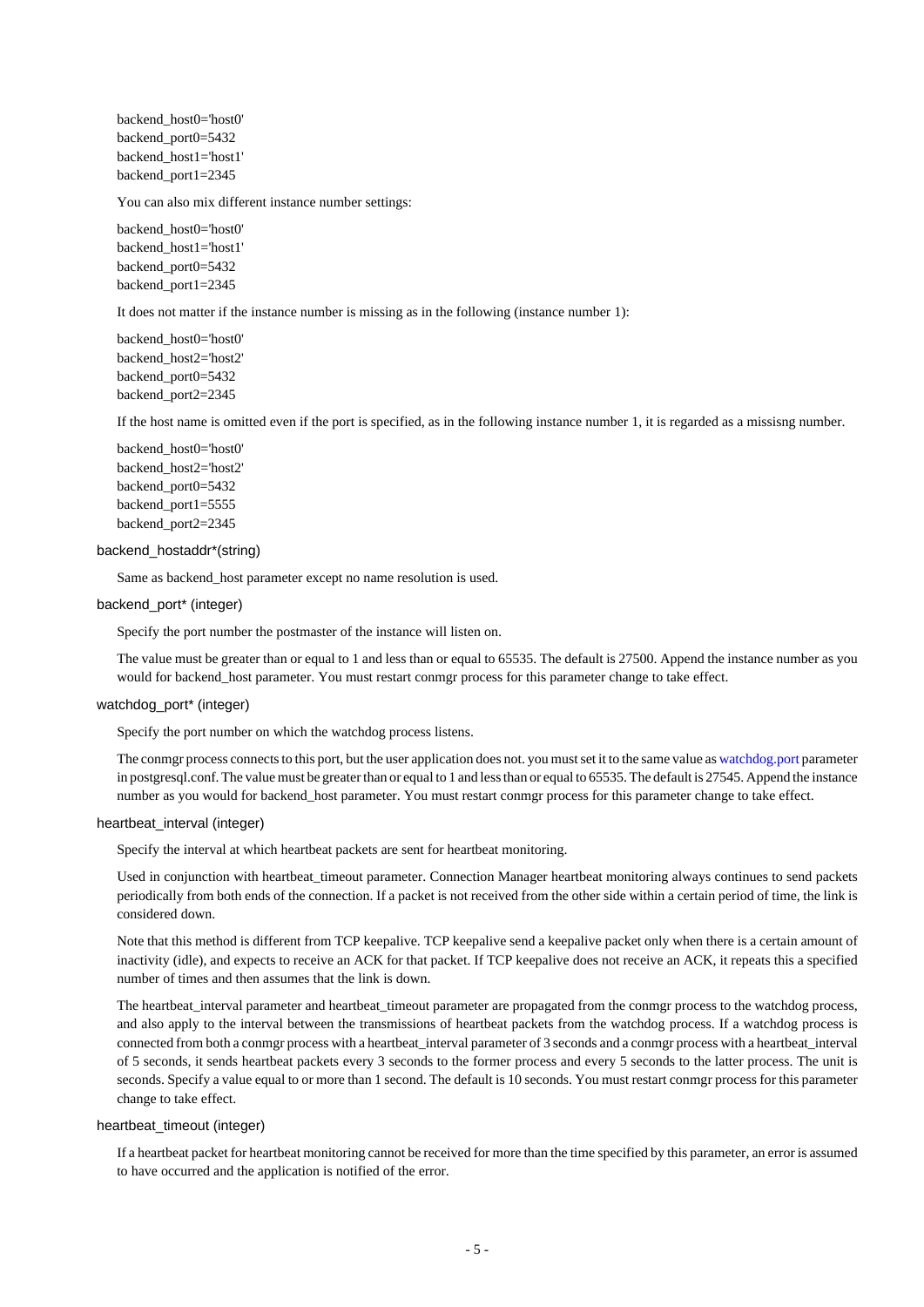<span id="page-8-0"></span>This parameter should be decide of heartbeat\_interval parameter as the basis. No error is occured when the configuration file is loaded, but is always considered abnormal by heartbeat monitoring if it is at least not greater than heartbeat\_interval parameter. The unit is seconds. Specify a value equal to or more than 1 second. The default is 20 seconds. You must restart conmgr process for this parameter change to take effect.

Refer to the following figure for the relationship between the heartbeat\_interval parameter and heartbeat\_timeout parameter settings and the heartbeat timeout.



#### [Configuration: heartbeat interval=10, heartbeat timeout=20]

#### heartbeat\_connect\_interval (integer)

Specify the interval between attempts to establish heartbeat monitoring again after detecting an abnormality.

This parameter is useful when only the database server is started, but not the instance. In such a situation, the TCP connection fails immediately, and retries cannot be attempted without an interval. If you specify an excessively long value, you may delay noticing the start of the instance. If a connection attempt fails for a long time, it will attempt the next connection after the time specified by heartbeat\_connect\_interval parameter has elapsed. The unit is seconds. Specify a value equal to or more than 1 second. The default is 1 second. You must restart conmgr for this parameter change to take effect.

#### heartbeat\_connect\_timeout (integer)

Specify the connection timeout for establishing heartbeat monitoring.

The connection includes the time it takes to send the TCP connection and the first heartbeat packet to the watchdog process and receive a reply from the watchdog process. This parameter is particularly needed when the other server is down or the network is disconnected. This is because TCP connections are attempted over a long period of time, depending on the operating system configuration, and the connection takes a long time to fail. The unit is seconds. Specify a value equal to or more than 1 second. The default is 10 seconds. You must restart conmgr process for this parameter change to take effect.

#### log\_destination (string)

Specify the destination of the message.

You can specify multiple destinations. Use commas to separate multiple entries and enclose all in single quotation marks. "stderr" and "syslog" can be specified. The default is to print only to stderr. You must restart conmgr process for this parameter change to take effect.

#### syslog\_facility (enum)

Specify the syslog facility.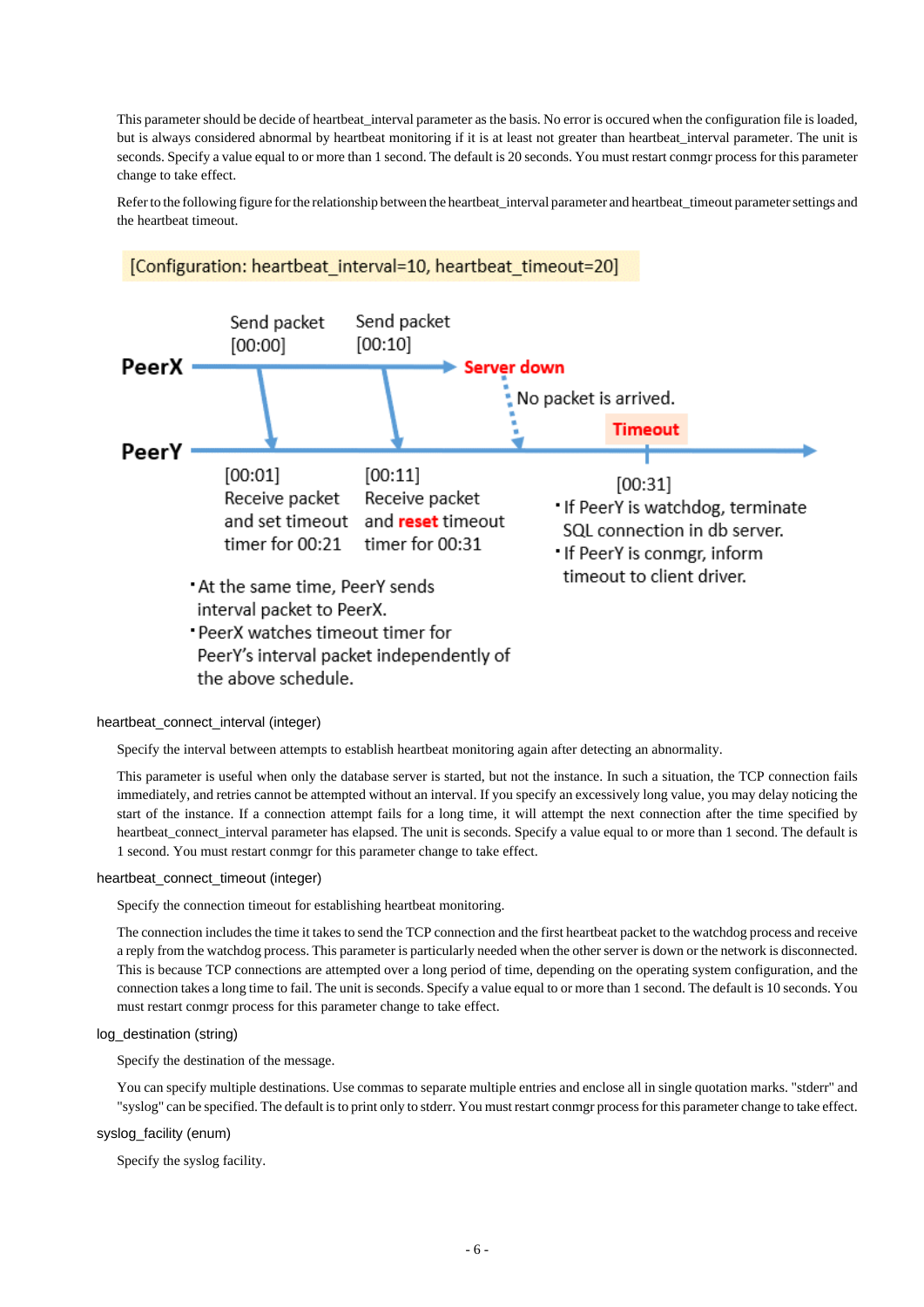<span id="page-9-0"></span>Valid only if log\_destination parameter includes "syslog". LOCAL0, LOCAL1, LOCAL2, LOCAL3, LOCAL4, LOCAL5, LOCAL6, or LOCAL7 can be specified.

The default is "LOCAL0". You must restart conmgr process for this parameter change to take effect.

#### syslog\_ident (string)

Specify the program name used to identify the output from the conmgr process.

The default is "conmgr". You must restart conmgr process for this parameter change to take effect.

#### log\_min\_messages (enum)

Specifies the level of messages to output.

It can be DEBUG, INFO, NOTICE, WARNING, ERROR, LOG, FATAL, or PANIC. Messages below the specified level are not output. The default is "WARNING". You must restart conmgr process for this parameter change to take effect.

#### max\_connections (integer)

Specifies the maximum number of simultaneous connections to the conmgr process.

If there are more than this maximum number of client connections, it forces the connection to be closed without sending an error message to the client.

The conmgr process also outputs this fact at level "LOG" to the destination specified by log\_destination. Specify a value equal to or more than 0.

If 0 is specified, there is no limit. The default is 0. You must restart conmgr process for this parameter change to take effect.

# **Note**

The maximum number of file descriptors that can be opened simultaneously (You can check it with -n of the ulimit command.) imposed on a conmgr process by the OS user limit should be greater than the value derived from the following equation:. Otherwise, the conmgr process will abort if the user limit is violated.

9 + Number of database instances specified in conmgr.conf x 2 + max\_connections specified in conmgr.conf

#### **Overview of connections definitions**

The following figure shows the relationship between the IP address or host name and the port number set in conmgr.conf and the processes.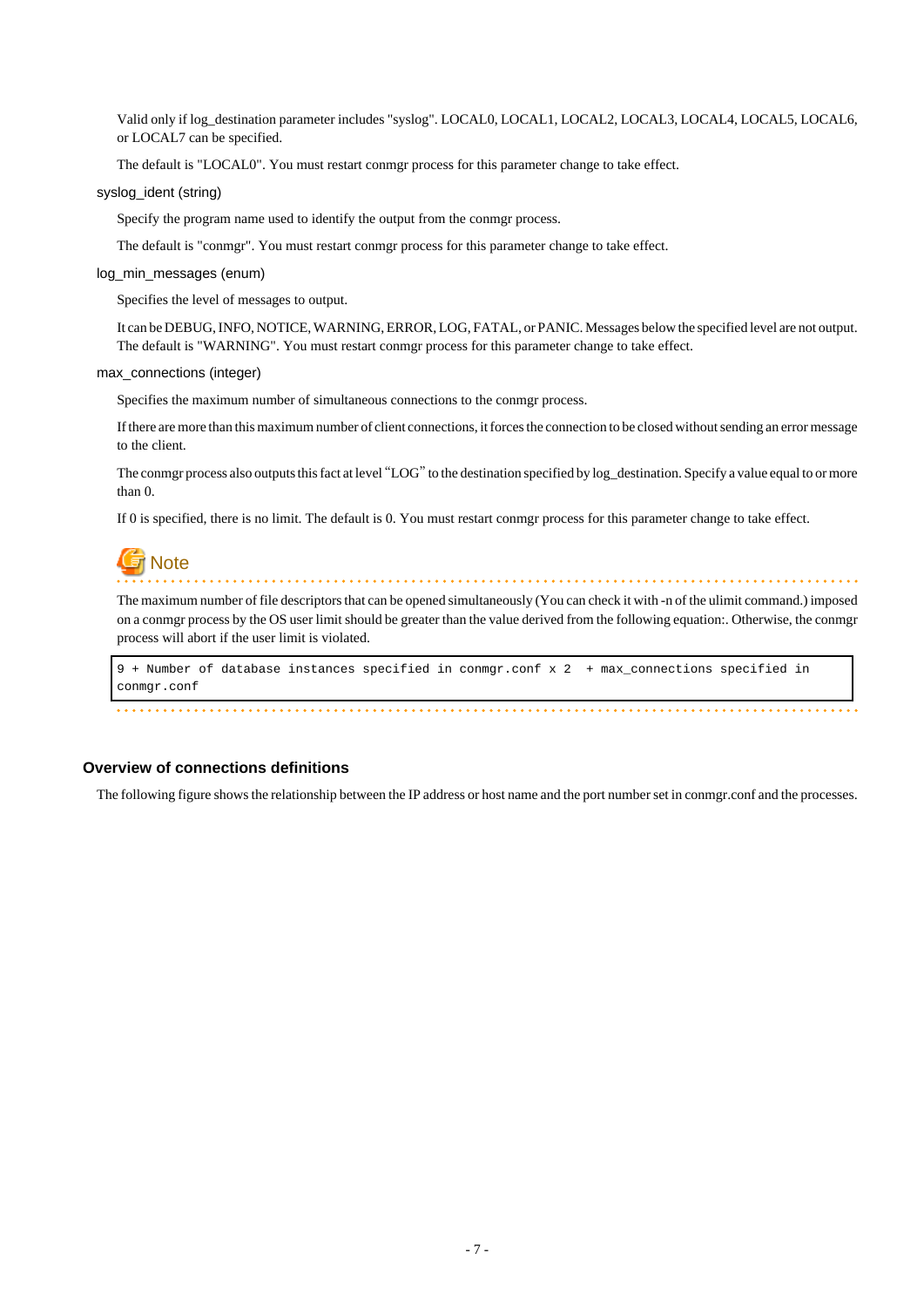<span id="page-10-0"></span>

## **2.2 Setting Up the Server Side**

On the server side, configure settings for the watchdog process.

## **2.2.1 Configuring postgresql.conf**

Describes the postgresql.conf parameters that must be set when using the Connection Manager.

#### **Parameters to Set**

max\_connections

An existing PostgreSQL parameter. Add 2 to the value already set.

Connection to the instance is maintained from the time the instance is started to do the following:

- The watchdog process checks the state of the instance.

- The terminator process forces the client to terminate the SQL connection.

#### shared preload libraries

An existing PostgreSQL parameter. Add a watchdog.

The watchdog process and terminator process start when you add watchdog and restart the instance.

#### watchdog.port (integer)

Specify the port number on which the watchdog process accepts connections for heartbeat monitoring from the conmgr process.

The value must be greater than or equal to 1 and less than or equal to 65535. The default is 27545. The instance must be restarted for this parameter change to take effect.

#### watchdog.check\_status\_interval (integer)

Specify the interval between checking the attributes of a instance.

watchdog process immediately notifies the conmgr process if the attribute changes.

The unit is milliseconds. Specify a value equal to or more than 1 millisecond. The default is 1000 milliseconds. The instance must be restarted for this parameter change to take effect.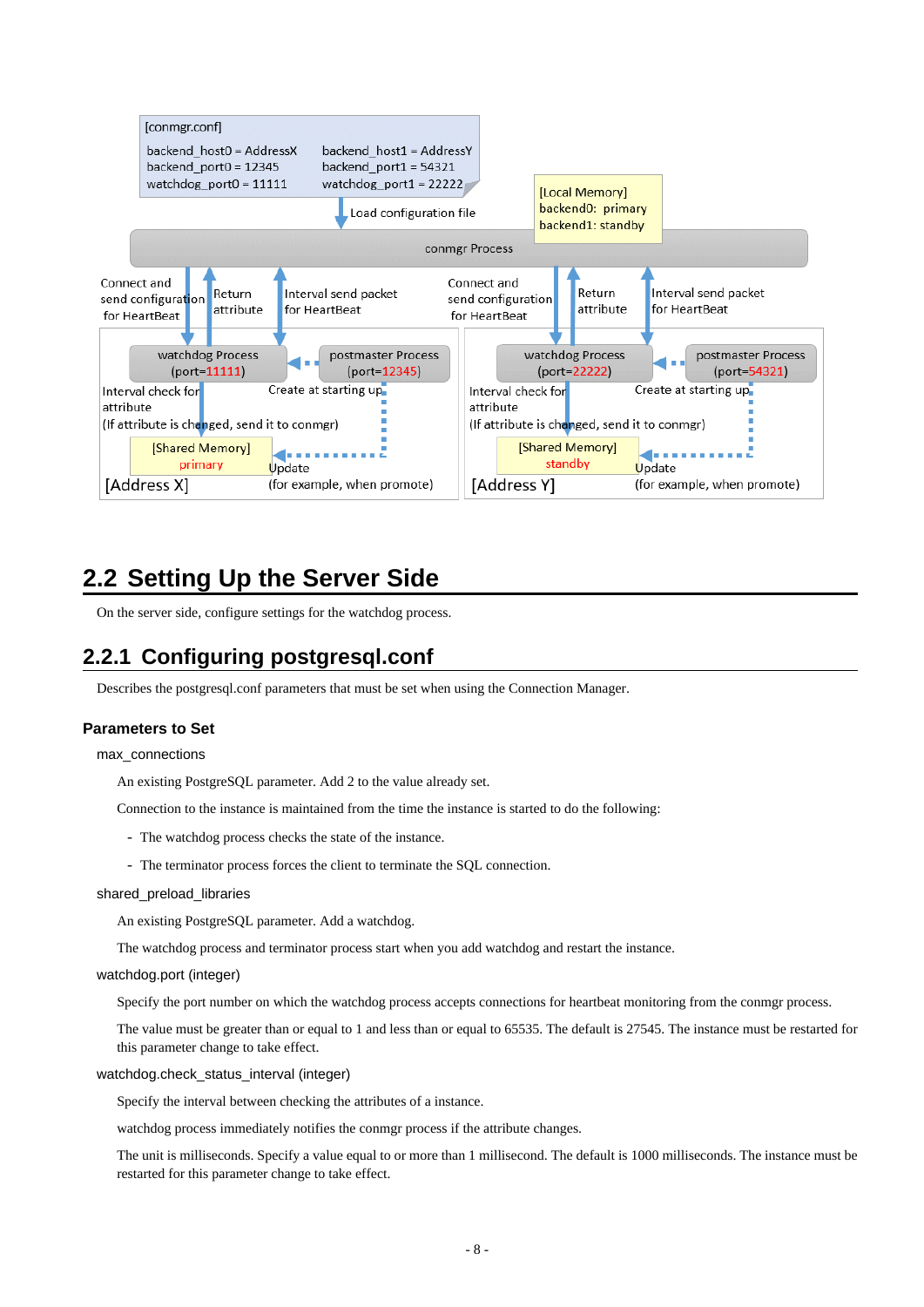<span id="page-11-0"></span>watchdog.max\_hb\_connections (integer)

Specify the maximum number of conmgr processes that connect to watchdog process.

The default is the value specified in max\_connections of postgresql.conf.

There is no upper limit, but about 200 bytes of memory are consumed for 1 connection when PostgreSQL is started.



Normally you do not need to consider, but if you have a heartbeat connection with a very large number of conmgr processes, it may violate on the maximum number of file descriptors (You can check it with -n of the ulimit command.) of the OS user limit. This is because the socket for the heartbeat connection consumes the file descriptor. Set the maximum number of file descriptors of the OS user limit to a value larger than the value calculated below from the max\_files\_per\_process parameter value and watchdog.max\_hb\_connections parameter value in postgresql.conf.

max\_files\_per\_process + watchdog.max\_hb\_connections x 2

### **2.2.2 Introducing the watchdog extension**

Execute the CREATE EXTENSION statement with watchdog.

Example)

```
postgres=# CREATE EXTENSION watchdog;
CREATE EXTENSION
```
This allows you to see the [pgx\\_stat\\_watchdog view](#page-14-0) for information about the watchdog process.

## **2.3 Removing Setup**

No work is required on the client side.

On the server side, drop watchdog extension by DROP EXTENSION statement and remove it from shared\_preload\_libraries.

Example)

```
postgres=# DROP EXTENSION watchdog;
DROP EXTENSION
```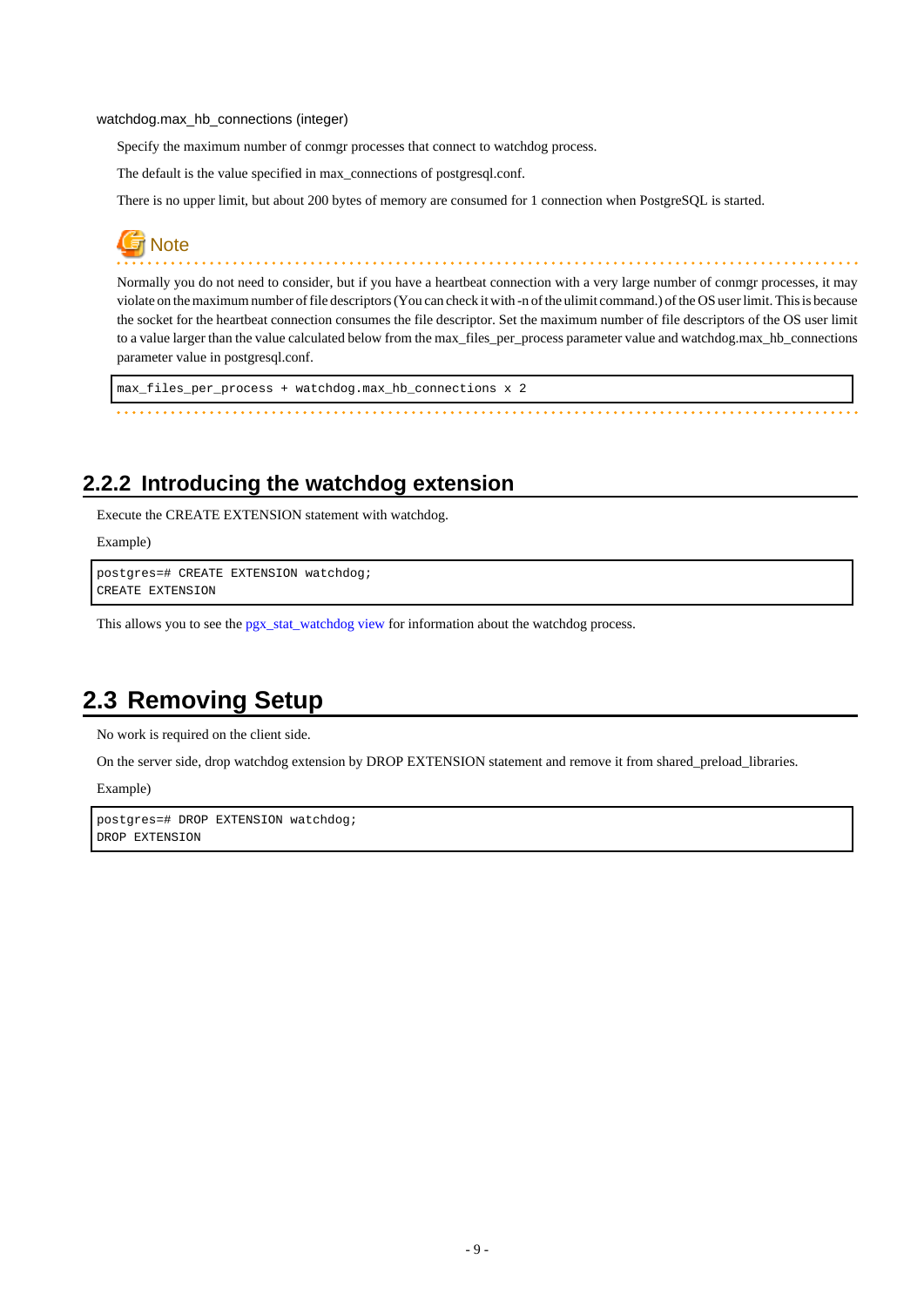# <span id="page-12-0"></span>**Chapter 3 Using from an Application**

Describes how to use the Connection Manager from an application.

## **3.1 Connection Method**

When connecting to the instance using ConnectionManager, specify the following values in the connection parameters of the application. Application connection parameters are parameters that specify the database IP address, host name, port number, etc., which are originally specified when connecting to the database from the application. For example, when using libpq, specify "localhost" for the host parameter and specify the port number on which the conmgr process listens for the port parameter.

Connection parameters not shown here are used directly by the instance in the second stage of the connection, connecting to the instance (connecting to an instance without the Connection Manager), and the conmgr process does not check or use it.

Connection destination address

Specify "localhost". Unix domain sockets are not allowed.

It is possible to connect to a remote conmgr process, but it should not be used for other purposes expect such as testing. This is because there is no mechanism between the application and the conmgr process to detect the remote server down or the network link down, making the Connection Manager meaningless.

#### Port number

Specify the value specified for the port parameter in conmgr.conf.

Connection destination instance attributes

Follow the "Target server" in the application connection switch feature. Refer to "Taget server" in "Connection Information for the Application Connection Switch Feature" in the "Application Development Guide" for information on the target server in the application connection switch feature.

## **3.2 How to Detect Instance Errors**

Only special if you are using libpq's asynchronous communication method. For additional discovery methods, refer to "Errors when an Application Connection Switch Occurs and Corresponding Actions" of the for each client driver in the "Application Development Guide" . If the conmgr process goes down while accessing it, or if the conmgr process tries to establish a SQL connection while it is down, the same error is returned as if the instance went down.

## **3.3 How to Use in libpq**

libpq provides very detailed communication control. Therefore, to detect a heartbeat error through the conmgr process, you may need to modify the existing application logic.



Refer to "libpq - C Library" in the PostgreSQL Documentation on functions described below.

## **3.3.1 How to Specify Multiple Connection Destinations**

The host parameter or hostaddr parameter in the connection string not only specifies the destination of one conmgr process, but can also be a mixture of destinations of other conmgr processes and postmaster. In this case, the connections are tried in the order listed.

For example, if the connection string specifies conmgr1, conmgr2 in that order, and if conmgr1 does not know the server for the attribute specified in target\_session\_attrs parameter, it queries conmgr2 for the destination. And, for example, if postmaster1, conmgr1 is specified, it will attempt to connect directly to the database instance pointed to by postmaster1. If this fails, query conmgr1 for a connection.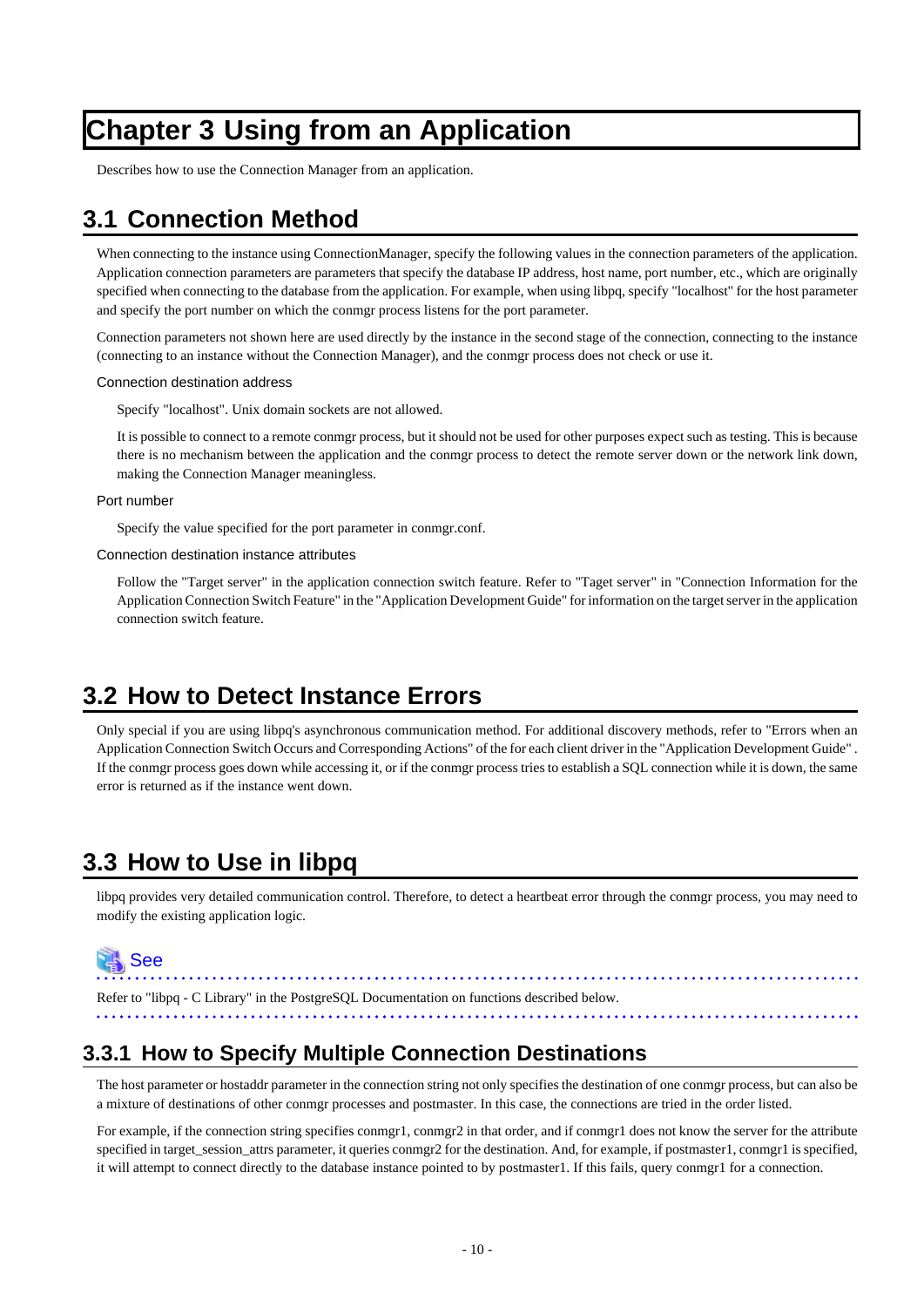## <span id="page-13-0"></span>**3.3.2 Using the Asynchronous Connection Method**

An asynchronous connection method is to use a function like PQconnectStart() instead of a function like PQconnectdb (). PQconnectStart() returns without synchronizing the completion of the connection to the database. The user application must then monitor the sockets returned by PQsocket() to be readable or writable, for example by using the poll() system call, according to the values required by the return value of PQconnectPoll().

With the Connection Manager, the socket returned by PQsocket() may change after a call to PQconnectPoll(), so be sure to reacquire the socket that you want to give to the poll() system call using PQsocket(). This behavior is similar to simply specifying multiple hosts in the connection string without using the Connection Manager.

## **3.3.3 Using an Asynchronous Communication Method**

An asynchronous communication method is one in which the application returns control without waiting for a response from the database, and PQsetnonblocking() is used to asynchronize completion of transmission or completion of receipt of all results. Instead of using a function like PQexec(), use a function like PQsendQuery(). In this method, the user application monitors the socket that connects to the database returned by PQsocket(), for example, by using the poll() system call.

For example, if the link to the database goes down, simply monitoring the socket returned by PQsocket with the poll() system call will not detect it.

However, it is possible to detect the reception of database anomaly detection packets sent from the conmgr process, for example, by monitoring the reception of data on the socket (POLLIN) connecting to the conmgr process returned by PQcmSocket(). Once a reception is detected, the user application need not directly manipulate the packet. By calling something like PQgetResult() or PQcosumeInput() according to the existing application logic, it behaves as if the connection were disconnected. Refer to "Errors when an Application Connection Switch Occurs and Corresponding Actions" in the Application Development Guide on SQLSTATE returned,etc. If you are not using the Connection Manager, PQcmSocket() returns -1.

## **3.3.4 Behavior of PQhost() or PQhostaddr() or PQport()**

PQhost(), PQhostaddr() or PQport() typically return a host parameter or hostaddr parameter or port parameter specified in the connection string by the user application. However, if you specify a connection destination for the conmgr process, the destination for the conmgr process you specify will be changed to the database connection destination information provided by the conmgr process before the connection is completed. This behavior is similar to simply specifying multiple hosts in the connection string without using the Connection Manager.

## **3.3.5 Behavior of PQstatus()**

If you are using an asynchronous connection method, you can monitor the intermediate state of the connection to the database with PQstatus(). If you are using the Connection Manager, the enum value returned by PQstatus() is appended with the following:

```
CONNECTION_AWAITING_CMRESPONSE
 / * Waiting for a response from the conmgr process * /
```
## **3.3.6 PQcmSocket()**

You can get a socket that leads to the conmgr process. It returns a value equal to or more than 0 for a valid socket, or -1 if you are not connected to the conmgr process.

```
int PQcmSocket(const PGconn *conn);
```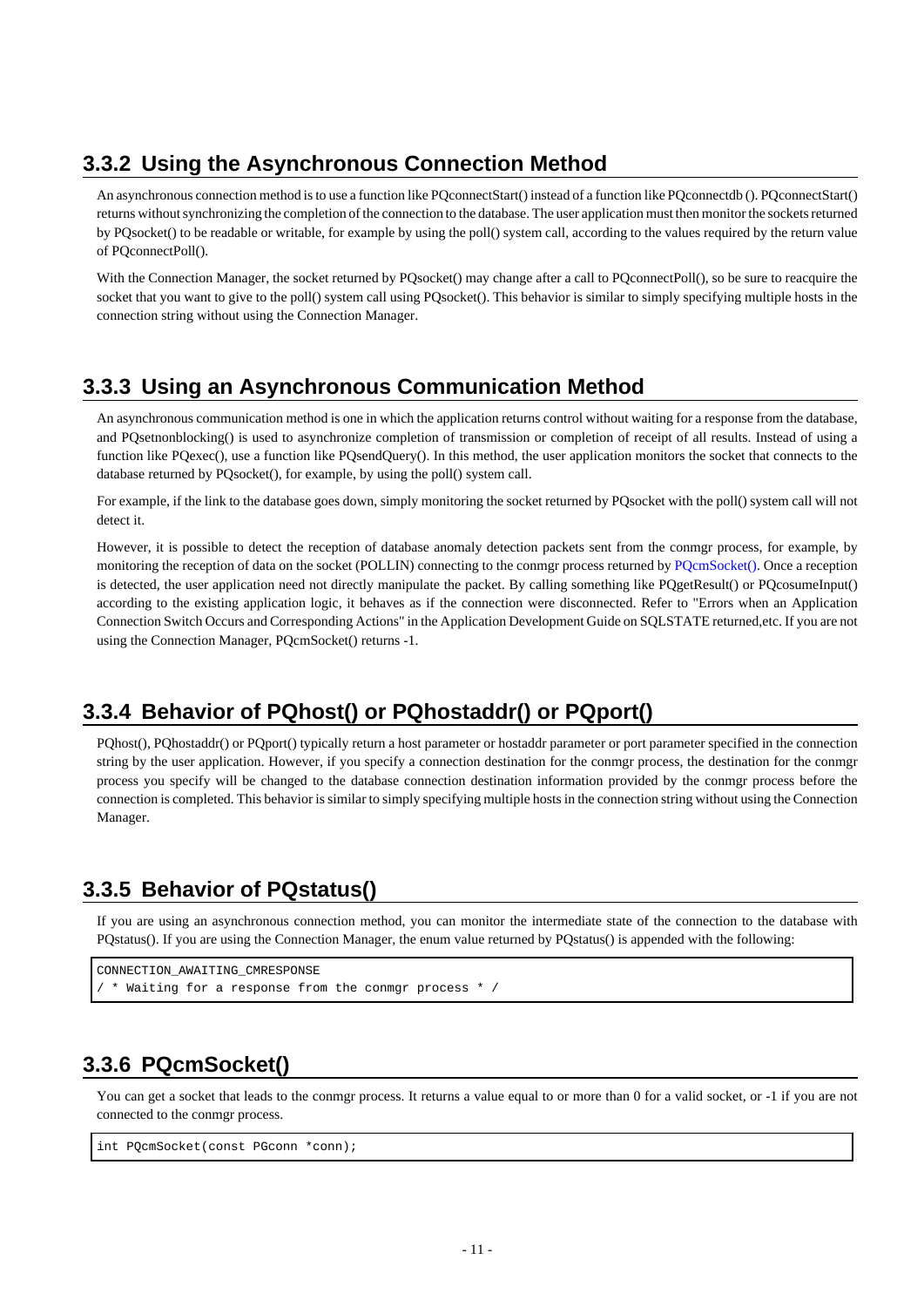# <span id="page-14-0"></span>**Appendix A System Views**

# **A.1 pgx\_stat\_watchdog**

A row in this view corresponds to conmgr process, which is connected to watchdog process. Additional columns may be added in future versions versions.

| Column             | <b>Type</b> | <b>Description</b>                                                                                                                                                |
|--------------------|-------------|-------------------------------------------------------------------------------------------------------------------------------------------------------------------|
| conmgr_addr        | inet        | IP address of conmgr process.                                                                                                                                     |
| conmgr_port        | integer     | The conmgr (ephemeral) port number that conmgr process is<br>using to communicate with watchdog process. This is not the<br>port number to be set in conmer.conf. |
| heartbeat interval | integer     | The interval at which heartbeat packets are sent to and from this<br>conmar process. The unit is seconds.                                                         |
| heartbeat timeout  | integer     | The timeout value for the heartbeat to and from this conmgr<br>process. The unit is seconds.                                                                      |